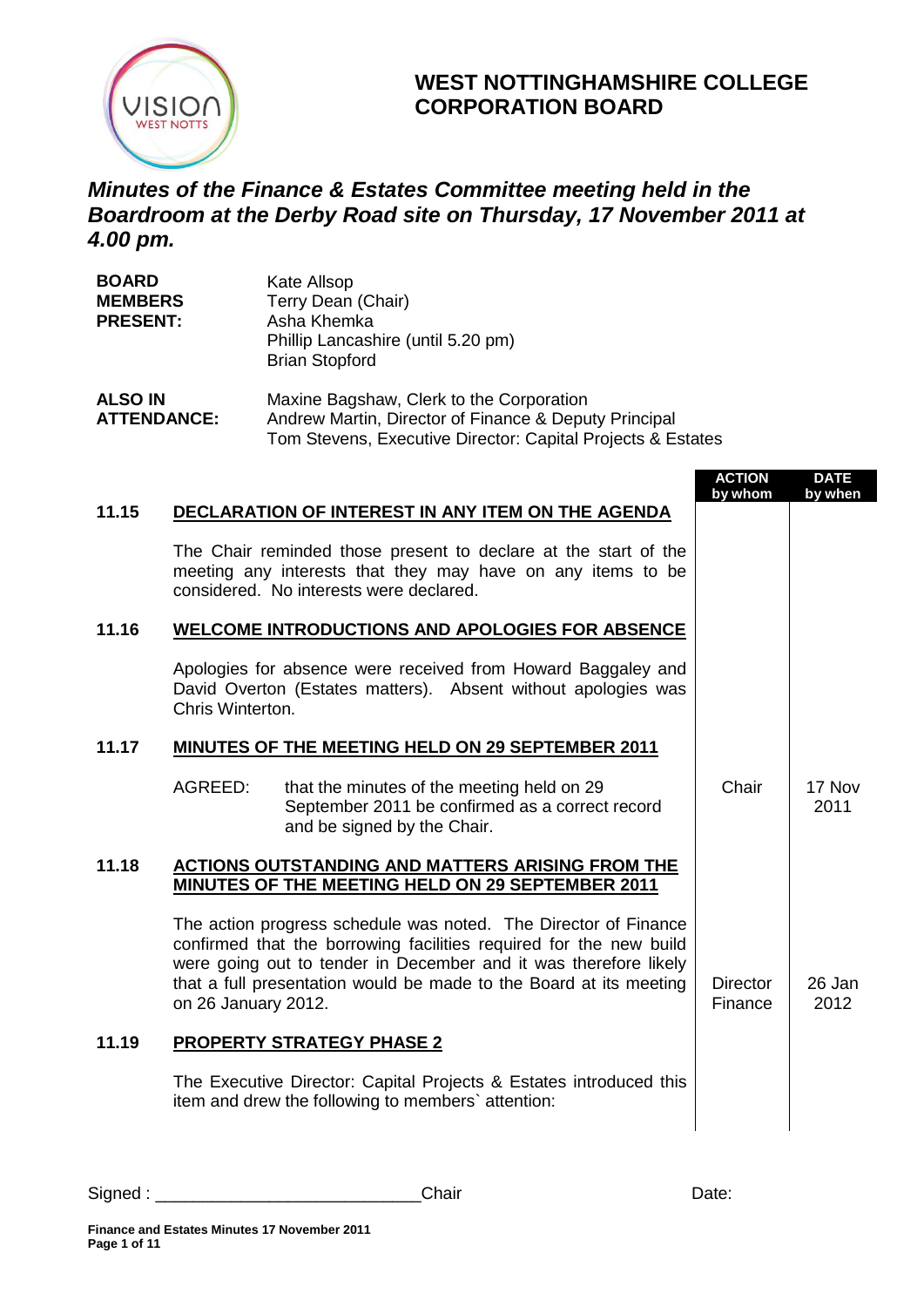|                                                                                                                                       | by whom | by when |
|---------------------------------------------------------------------------------------------------------------------------------------|---------|---------|
| Sports Hall and Car Parks – further to approval of the lowest<br>three tenders and enhancements to improve the acoustic               |         |         |
| integrity, a final contract sum of £1,826,088 is proposed.                                                                            |         |         |
| Further to the meeting of the Corporation Board on 13 October                                                                         |         |         |
| 2011, a letter of intent has been issued to Baggaley                                                                                  |         |         |
| Construction, with the intention of entering into a contract for<br>construction of the Sports Hall and car parks.<br>Pre-start       |         |         |
| meetings have been held with Baggaleys. A site fence is in                                                                            |         |         |
| place, and all affected trees removed. Work on the car parks                                                                          |         |         |
| has commenced, with a handover to the College planned for                                                                             |         |         |
| Christmas. Members' attention was drawn to the risk register<br>circulated and particular attention was made to the close             |         |         |
| proximity to the nursery. It was noted that the College has                                                                           |         |         |
| delayed demolition to the house on site until after the Royal                                                                         |         |         |
| visit, as this has now taken place, the demolition works will                                                                         |         |         |
| proceed.<br>An acknowledgement form for the £100k SFA renewal grant to                                                                |         |         |
| support the Sports Hall construction has been issued. An                                                                              |         |         |
| application for the £1.9million enhanced renewal grant to                                                                             |         |         |
| support the construction of the new build block has been<br>submitted, a decision from the SFA is anticipated by 24                   |         |         |
| December 2011.                                                                                                                        |         |         |
| New Build – the planning application will be considered by<br>٠                                                                       |         |         |
| Mansfield District Council Planning Committee on 21 November<br>2011, a planning report was prepared in support of the                |         |         |
| In terms of progress of this application, the<br>application.                                                                         |         |         |
| Executive Director: Capital Projects & Estates expressed hope                                                                         |         |         |
| that the application would be granted. He indicated that the                                                                          |         |         |
| College has had some objections in relation to its plans for the<br>Tower, but that this was not part of the current application, and |         |         |
| therefore, with no objections raised, it should proceed to the                                                                        |         |         |
| next stage. He indicated that it was likely that any approval                                                                         |         |         |
| would be subject to conditions and it was, in his view, good that<br>the College would be made aware of these conditions sooner       |         |         |
| rather than later so could address actions required. In his view,                                                                     |         |         |
| one condition likely to be attached to the planning application is                                                                    |         |         |
| in relation to contractor site access arrangements, as the vast                                                                       |         |         |
| majority of access will be from the very busy Nottingham Road.<br>Professional appointments for the Sports Hall and car parks         |         |         |
| were mapped out. Particular attention was drawn to the                                                                                |         |         |
| expected invoice from Turner and Townsend, which would be in                                                                          |         |         |
| excess of £200k. The Executive Director: Capital Projects &<br>Estates explained that this was because they were invoicing not        |         |         |
| only their own fees, but invoicing on behalf of the Architect,                                                                        |         |         |
| Structural and Building Engineers too. Total professional fees                                                                        |         |         |
| for new build and courtyard are estimated at £351,564. This is                                                                        |         |         |
| 5.17% of construction costs.                                                                                                          |         |         |
|                                                                                                                                       |         |         |
|                                                                                                                                       |         |         |
|                                                                                                                                       |         |         |

**ACTION**

**DATE**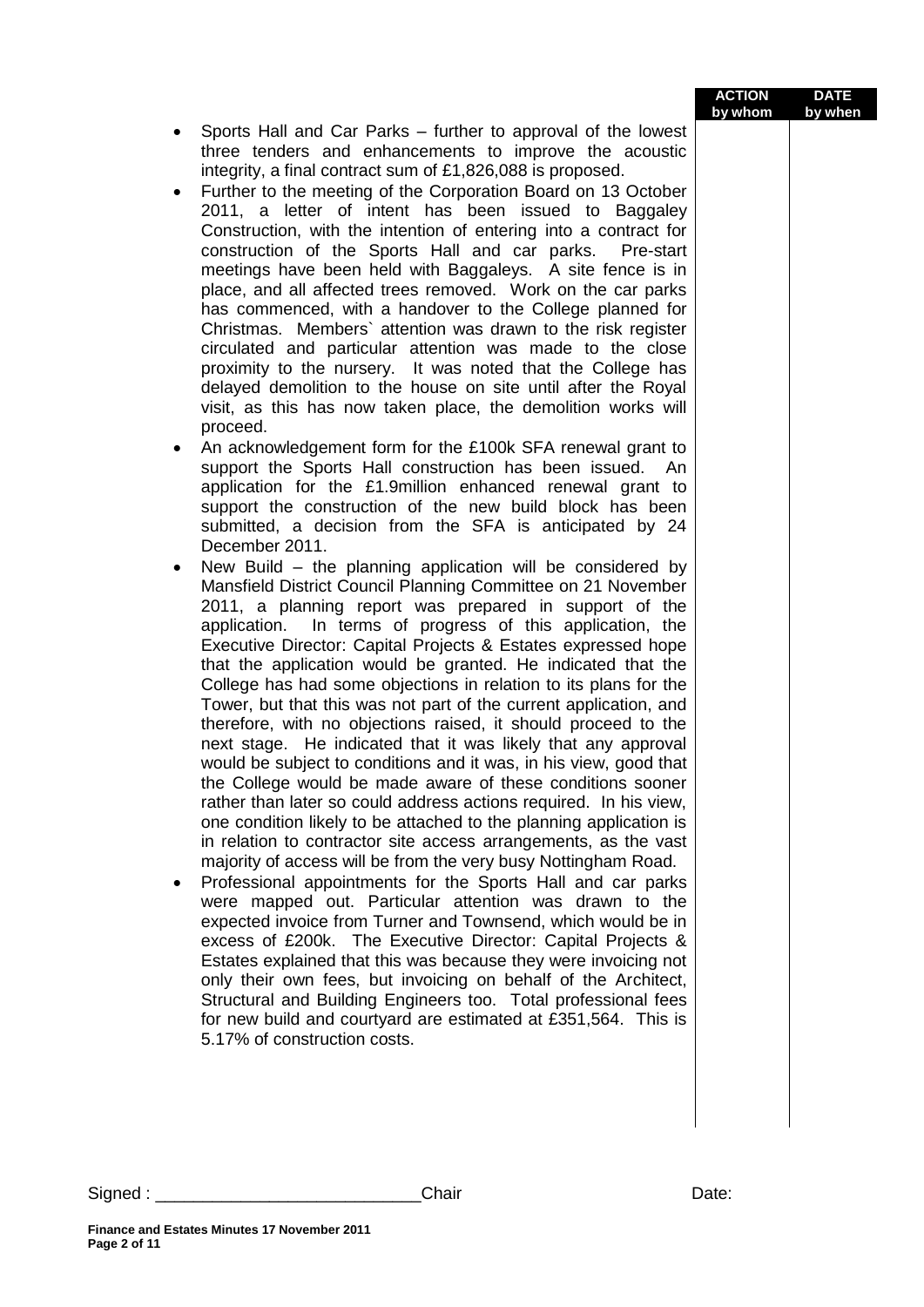|                   |                                                                                                                                                                                                                                                                                                                                                                                                                                                                                                                                                                                                                                                                                                                                                                                                                                                                                                                                                                                                                                                                                                                                                                                                                                                                                                                                                                                                                                                                                                                                                                                                                                                                                                                                                                                                                                                                                                                                                                                                                                                                                                                                                                                                                                                                                                                                                                                                                                                                                                               | <b>ACTION</b><br>by whom | <b>DATE</b><br>by when |
|-------------------|---------------------------------------------------------------------------------------------------------------------------------------------------------------------------------------------------------------------------------------------------------------------------------------------------------------------------------------------------------------------------------------------------------------------------------------------------------------------------------------------------------------------------------------------------------------------------------------------------------------------------------------------------------------------------------------------------------------------------------------------------------------------------------------------------------------------------------------------------------------------------------------------------------------------------------------------------------------------------------------------------------------------------------------------------------------------------------------------------------------------------------------------------------------------------------------------------------------------------------------------------------------------------------------------------------------------------------------------------------------------------------------------------------------------------------------------------------------------------------------------------------------------------------------------------------------------------------------------------------------------------------------------------------------------------------------------------------------------------------------------------------------------------------------------------------------------------------------------------------------------------------------------------------------------------------------------------------------------------------------------------------------------------------------------------------------------------------------------------------------------------------------------------------------------------------------------------------------------------------------------------------------------------------------------------------------------------------------------------------------------------------------------------------------------------------------------------------------------------------------------------------------|--------------------------|------------------------|
|                   | Members reviewed the detailed content of the written report and<br>also reviewed the construction risk register. It was noted that there<br>was only one red risk item on the register. Members were assured<br>that this is being managed and monitored.                                                                                                                                                                                                                                                                                                                                                                                                                                                                                                                                                                                                                                                                                                                                                                                                                                                                                                                                                                                                                                                                                                                                                                                                                                                                                                                                                                                                                                                                                                                                                                                                                                                                                                                                                                                                                                                                                                                                                                                                                                                                                                                                                                                                                                                     |                          |                        |
|                   | AGREED:<br>to note the content of the report.                                                                                                                                                                                                                                                                                                                                                                                                                                                                                                                                                                                                                                                                                                                                                                                                                                                                                                                                                                                                                                                                                                                                                                                                                                                                                                                                                                                                                                                                                                                                                                                                                                                                                                                                                                                                                                                                                                                                                                                                                                                                                                                                                                                                                                                                                                                                                                                                                                                                 |                          |                        |
| 11.20             | <b>LONG TERM MAINTENANCE SUMMER WORKS</b>                                                                                                                                                                                                                                                                                                                                                                                                                                                                                                                                                                                                                                                                                                                                                                                                                                                                                                                                                                                                                                                                                                                                                                                                                                                                                                                                                                                                                                                                                                                                                                                                                                                                                                                                                                                                                                                                                                                                                                                                                                                                                                                                                                                                                                                                                                                                                                                                                                                                     |                          |                        |
|                   | The Executive Director: Capital Projects & Estates introduced this<br>item and confirmed that his report closes off work undertaken in the<br>2010/11 academic year. He drew members' attention to the end of<br>year total expenditure when compared with the approved budget.<br>He indicated that for accounting reasons, there may be some items<br>that would fall within the 2010/11 or 2011/12 budget and that these<br>have all been agreed with the Director of Finance.<br>Members`<br>attention was drawn to the following:<br>£385,204 commitment against a budget of £397,000 for<br>2010/11 reactive maintenance.<br>A total of £1,130,982 (including £385,204 reactive maintenance)<br>$\bullet$<br>committed against an amended budget of £1,150,000 for<br>reactive and planned maintenance.<br>Total expenditure of £217,254.38 committed against budget of<br>$\bullet$<br>£257,065.00 for reinstatement of ceilings in six storey tower<br>block, following the ceiling collapse in classrooms.<br><b>This</b><br>excludes the reinstatement of ceilings in the reception areas of<br>the six storey tower which will be undertaken as part of the<br>scheme to re-clad the building in 2013. It was noted that if this<br>additional element had been completed in the 2010/11 year,<br>then the estimated budget of circa £250k would have been<br>about right.<br>Water ingress in Chesterfield Road atrium repaired at a cost of<br>£3,852.<br>Seating capacity in Derby Road Diner and West One increased<br>for September 2011 student intake.<br>Derby Road gas remedial work and installation of new gas<br>$\bullet$<br>mains completed at a cost of £188.171, this includes £20k for<br>the purchase of new electric cooking equipment for the diner.<br>Members were reminded that the gas main costs were to be<br>incurred as part of the overall new build plan in any event, and<br>that completion in the 2010/11 year was simply an acceleration<br>of planned activity. In relation to the purchase of new cooking<br>equipment, it was confirmed that this apparatus would be<br>relocated as part of the larger overall new build plans.<br>Derby rRad three storey roof replacement completed at cost of<br>$\bullet$<br>£171,654.<br>For 2012/13, £400k allocated for reactive maintenance and<br>£200k allocated for planned maintenance.<br>A total of<br>£146,280.53 committed against planned maintenance projects,<br>approved by the Committee on 5 May 2011. |                          |                        |
| Signed : <u>.</u> | Chair                                                                                                                                                                                                                                                                                                                                                                                                                                                                                                                                                                                                                                                                                                                                                                                                                                                                                                                                                                                                                                                                                                                                                                                                                                                                                                                                                                                                                                                                                                                                                                                                                                                                                                                                                                                                                                                                                                                                                                                                                                                                                                                                                                                                                                                                                                                                                                                                                                                                                                         | Date:                    |                        |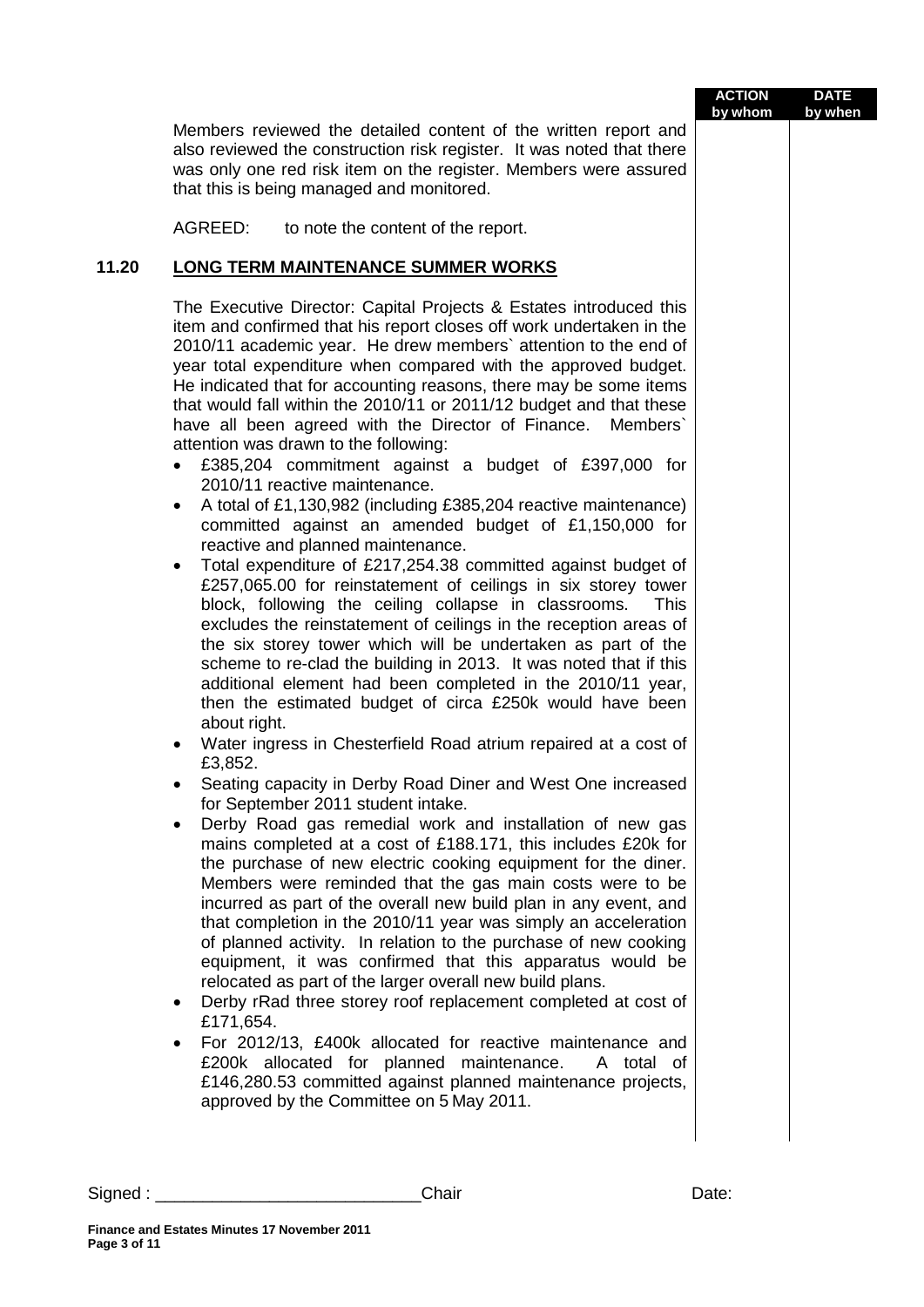|                                   |                                                                                                                                                                                                                                                                                                                                                                                                                                                                                                                                                                                                                                                                                                                                                                                                                                                                                                                                                                                                                                                                                                                                                                                                                                                                                                                                                                                                          | <b>ACTION</b><br>by whom | <b>DATE</b><br>by when |
|-----------------------------------|----------------------------------------------------------------------------------------------------------------------------------------------------------------------------------------------------------------------------------------------------------------------------------------------------------------------------------------------------------------------------------------------------------------------------------------------------------------------------------------------------------------------------------------------------------------------------------------------------------------------------------------------------------------------------------------------------------------------------------------------------------------------------------------------------------------------------------------------------------------------------------------------------------------------------------------------------------------------------------------------------------------------------------------------------------------------------------------------------------------------------------------------------------------------------------------------------------------------------------------------------------------------------------------------------------------------------------------------------------------------------------------------------------|--------------------------|------------------------|
|                                   | One additional issue raised was the required first floor ceiling<br>replacement at Ashfield College, this is after some plaster work fell<br>The Committee was advised that structural<br>from the ceiling.<br>engineers have reviewed the ceilings and have recommended that<br>the College install a new suspended ceiling, rather than simply re-<br>plastering. A budget of £65k is recommended for eight rooms to<br>provide this new suspended ceiling and new lighting. Members<br>were advised that this £65k is a variance sought and is currently<br>unbudgeted within the planned and reactive maintenance costs.<br>Members discussed this issue in detail and questioned whether the<br>able<br>obtain<br>College<br>was<br>to<br>assurances<br>from<br>the<br>engineers/surveyors that the plans it is putting in place to address<br>the issue are reasonable in all the circumstances.<br>The Committee felt that in relation to the College's older buildings<br>(including Chesterfield Road), there needed to be a thorough check<br>made regarding structural integrity and apparatus, eg, boilers, water<br>tanks etc. This is in the context of both Derby Road and Ashfield<br>College suffering ceiling collapse issues. Members requested that<br>the Executive Director: Capital Projects & Estates look to extend<br>some of the survey work undertaken, review and then plan | EDCP&E                   | Jan 2012               |
|                                   | additional work required to provide the Committee and the Board<br>with a greater level of assurance regarding the integrity of the older<br>facilities.                                                                                                                                                                                                                                                                                                                                                                                                                                                                                                                                                                                                                                                                                                                                                                                                                                                                                                                                                                                                                                                                                                                                                                                                                                                 |                          |                        |
|                                   | The Executive Director: Capital Projects & Estates confirmed that<br>the proposed £65k budget relates to first floor works only and that<br>these are the ceilings identified to be similar to the ones where the<br>plasterwork fell. He confirmed that the integrity survey could extend<br>to all ceilings in the building irrespective of their construction type.<br>Members all agreed that there was a necessity to allocate the £65k<br>budget to implement the works identified to the specific areas in any<br>event, and that they perceive this to be a minimum requirement.<br>They were happy to approve the budget variance and requested the<br>additional survey work to be undertaken to provide them with a<br>greater level of assurance.                                                                                                                                                                                                                                                                                                                                                                                                                                                                                                                                                                                                                                            |                          |                        |
|                                   | AGREED to:                                                                                                                                                                                                                                                                                                                                                                                                                                                                                                                                                                                                                                                                                                                                                                                                                                                                                                                                                                                                                                                                                                                                                                                                                                                                                                                                                                                               |                          |                        |
|                                   | a) note the content of the report, and<br>approve budget variance of £65k to allow remedial works at<br>b)<br>Ashfield College for eight rooms to provide a suspended ceiling<br>and new lighting, and<br>c) request that the Executive Director: Capital Projects and Estates<br>undertake further assurance survey work regarding the<br>College's older facilities.                                                                                                                                                                                                                                                                                                                                                                                                                                                                                                                                                                                                                                                                                                                                                                                                                                                                                                                                                                                                                                   |                          |                        |
| 11.21                             | <b>FINANCE REPORT SEPTEMBER 2011</b>                                                                                                                                                                                                                                                                                                                                                                                                                                                                                                                                                                                                                                                                                                                                                                                                                                                                                                                                                                                                                                                                                                                                                                                                                                                                                                                                                                     |                          |                        |
|                                   | The Director of Finance introduced this item and confirmed that it<br>was very early in the year regarding reporting, the following was<br>noted:                                                                                                                                                                                                                                                                                                                                                                                                                                                                                                                                                                                                                                                                                                                                                                                                                                                                                                                                                                                                                                                                                                                                                                                                                                                        |                          |                        |
| Signed : $\overline{\phantom{a}}$ | Chair                                                                                                                                                                                                                                                                                                                                                                                                                                                                                                                                                                                                                                                                                                                                                                                                                                                                                                                                                                                                                                                                                                                                                                                                                                                                                                                                                                                                    | Date:                    |                        |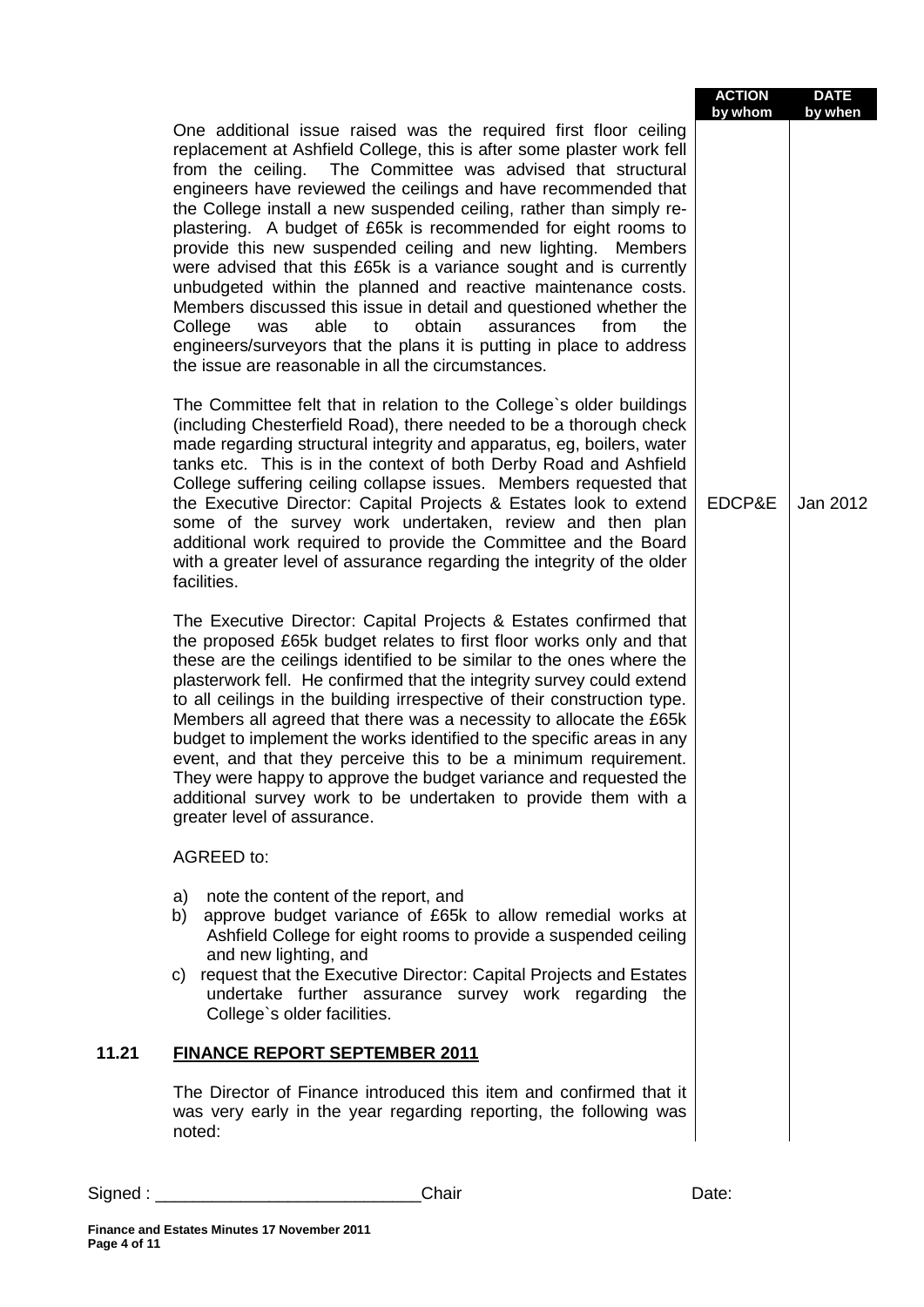|        |                                                                                                                                                                                                                                                                                                                                                                                                                                                                                                                                                                                                                                                                                                                                                                                                                                                                                                                                                                                                                                                                                                                                                                                                                                                                                                                                                     | <b>ACTION</b><br>by whom | <b>DATE</b><br>by when |
|--------|-----------------------------------------------------------------------------------------------------------------------------------------------------------------------------------------------------------------------------------------------------------------------------------------------------------------------------------------------------------------------------------------------------------------------------------------------------------------------------------------------------------------------------------------------------------------------------------------------------------------------------------------------------------------------------------------------------------------------------------------------------------------------------------------------------------------------------------------------------------------------------------------------------------------------------------------------------------------------------------------------------------------------------------------------------------------------------------------------------------------------------------------------------------------------------------------------------------------------------------------------------------------------------------------------------------------------------------------------------|--------------------------|------------------------|
|        | The financial performance for the College Group for the first two<br>months of the financial year is below budget due to a number of<br>factors, which are expected to recover as the year progresses.<br>Total group income of £7.16million is lower than budgeted by<br>£1.01 million due mainly to lower than targeted income at this<br>point in time for 16-18 apprenticeships and NVQ programmes.<br>This gives rise to an operating surplus for the Group of £173k<br>against a budgeted position of £370k.                                                                                                                                                                                                                                                                                                                                                                                                                                                                                                                                                                                                                                                                                                                                                                                                                                  |                          |                        |
|        | Whilst the performance for the first two months of the year is<br>$\bullet$<br>disappointing, there are clear reasons for the position, which<br>allows confidence that the reported result will get back on track<br>during the first half of the year. He explained that there were<br>profiling issues that have led to this underperformance, and that<br>also staff have been focusing on 2010/11 completions rather<br>than 2011/12 activity.                                                                                                                                                                                                                                                                                                                                                                                                                                                                                                                                                                                                                                                                                                                                                                                                                                                                                                 |                          |                        |
|        | College reported performance is subdued by the impact of a<br>٠<br>shortfall in income for its key adult NVQ and 16-18<br>programmes. A total income of £6.929 million is £1.03 million<br>behind<br>budget, with adverse variances<br>for<br>$16 - 18$<br>apprenticeships (£479k) and NVQ programmes (£747k) being<br>the main causal factor. For the NVQ programme, there have<br>been very few new starts submitted on to the learner record<br>system, although it is likely that these will recover into the<br>second quarter. There is a similar pattern within the 16-18<br>apprenticeship programme, although other changes<br>to<br>programme length are impacting on the earned values.<br>In.<br>contrast, adult apprenticeship programmes are well ahead of<br>budget, with income of £1million in the period, some £309k                                                                                                                                                                                                                                                                                                                                                                                                                                                                                                              |                          |                        |
|        | ahead of budget.<br>Staffing costs for the College are significantly under budget for<br>the first two months of the year. This includes £28k of<br>expenditure relating to residual redundancy costs for staff<br>leaving under the programme delivered in July who did not<br>leave the College until the next financial year. Total pay costs<br>of £3.719 million are £262k under budget. Within this under<br>spend, £103k relates to teaching sessionals, which is not<br>expected to continue throughout the year. Additional under<br>spend is reported in teaching support which leads to additional<br>staffing budgets provided to support the increased 16-18<br>additional learner support programme. Members were advised<br>that the variance will not be maintained all the way throughout<br>the year but that the College was already seeing the positive<br>impact of the restructuring exercise.<br>Non pay costs are predictably under spend for the College with<br>partner costs £41k under budget as a result of the<br>predominantly low volume of activity for the NVQ programme.<br>Other significant under spends are reported for examination<br>costs, which are unlikely to continue throughout the year and in<br>other support where costs have not yet flowed through for<br>student support for 16-18 bursaries. |                          |                        |
| Sigma: | Chair                                                                                                                                                                                                                                                                                                                                                                                                                                                                                                                                                                                                                                                                                                                                                                                                                                                                                                                                                                                                                                                                                                                                                                                                                                                                                                                                               | Date:                    |                        |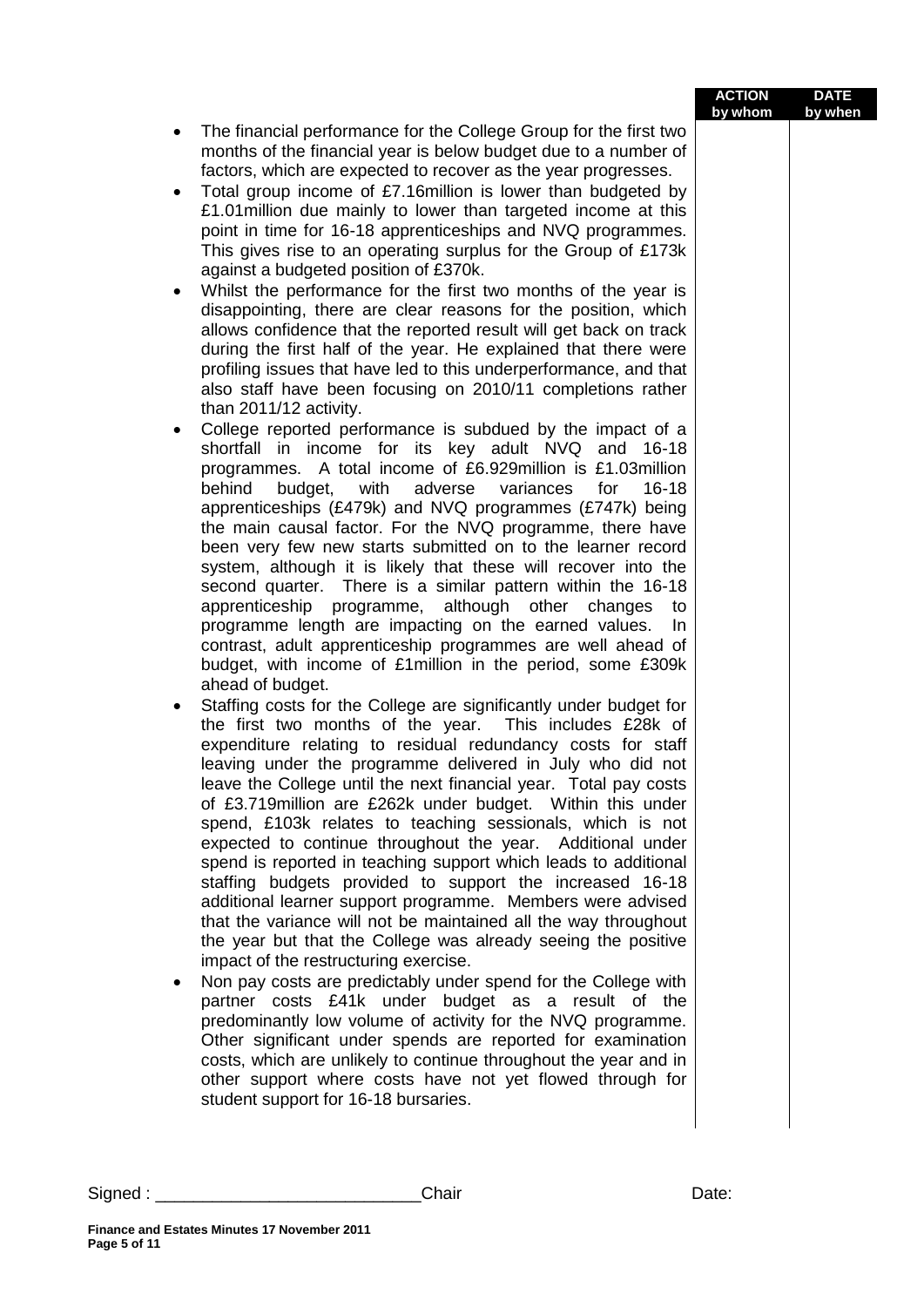|       |                                                                                                                                                                                                                                                                                                                                                                                                                                                                                                                                                                                                                                                                                                                                                                                                                                                                                                                                                                                                                                                                                                                                                                                                                                                                                                                                                                                                                                                                                                                                                                                                                                                                                                                                                                                              | <b>ACTION</b><br>by whom | <b>DATE</b><br>by when |
|-------|----------------------------------------------------------------------------------------------------------------------------------------------------------------------------------------------------------------------------------------------------------------------------------------------------------------------------------------------------------------------------------------------------------------------------------------------------------------------------------------------------------------------------------------------------------------------------------------------------------------------------------------------------------------------------------------------------------------------------------------------------------------------------------------------------------------------------------------------------------------------------------------------------------------------------------------------------------------------------------------------------------------------------------------------------------------------------------------------------------------------------------------------------------------------------------------------------------------------------------------------------------------------------------------------------------------------------------------------------------------------------------------------------------------------------------------------------------------------------------------------------------------------------------------------------------------------------------------------------------------------------------------------------------------------------------------------------------------------------------------------------------------------------------------------|--------------------------|------------------------|
|       | College companies have reported a mixed result with Skilldrive<br>$\bullet$<br>continuing a strong performance last year with sales of £360k<br>delivering an operating profit of £143k (budget £90k). Safety<br>Plus has been significantly impacted by the lack of starts<br>submitted for the NVQ programme. Sales of £236k are some<br>£146k below budget, which has led to the loss for the period of<br>£79k. Whilst this is concerning, it is not expected to impact on<br>the Company's ability to deliver to its budget, as starts are now<br>being submitted for payment.<br>Vision Apprentices has performed satisfactorily in the period,<br>$\bullet$<br>generating a small surplus of £9k, whilst Safety Plus<br>Construction has begun trading with a reported deficit of £2k for<br>the period, which is in line with expectations.<br>The Group balance sheet has been boosted by the SFA's<br>$\bullet$<br>decision to make payments on profile for the first three months<br>of the year, whilst their software for calculating funding is tested<br>by the sector. This has led to cash increasing to £8.36million as<br>at 30 September 2011, though some of this will be recovered<br>through reconciliation later in the year. As a result of further<br>increases in fixed assets, the College Group now holds a net<br>current liability of £22k at the balance sheet date.<br>The next few months will see capital expenditure pause until the<br>$\bullet$<br>Sports Hall comes on stream. As a result, the College will seek<br>to place a three month investment to utilise its high cash<br>balances in order to generate a small amount of interest<br>It was confirmed that this is in line with the<br>receivable.<br>College's Treasury Management Policy. |                          |                        |
|       | AGREED:<br>to note the Finance Report for the period to 30<br>September 2011.                                                                                                                                                                                                                                                                                                                                                                                                                                                                                                                                                                                                                                                                                                                                                                                                                                                                                                                                                                                                                                                                                                                                                                                                                                                                                                                                                                                                                                                                                                                                                                                                                                                                                                                |                          |                        |
| 11.22 | 2010/11 FINANCIAL STATEMENTS AUDIT MANAGEMENT<br><b>LETTER</b>                                                                                                                                                                                                                                                                                                                                                                                                                                                                                                                                                                                                                                                                                                                                                                                                                                                                                                                                                                                                                                                                                                                                                                                                                                                                                                                                                                                                                                                                                                                                                                                                                                                                                                                               |                          |                        |
|       | The Director of Finance introduced this item and confirmed that the<br>full report had been presented to the Audit Committee. He drew the<br>following to members' attention:<br>Section $1$ – this sets out the aims and purposes of the external<br>audit.<br>Section 2 (page 4) provides a summary of the trading<br>٠<br>performance, it was noted that the trading surplus for the year<br>ended 2011, was £1,701 million and should be compared with<br>2010, which was £757k.<br>Page 5 provides a bridge analysis and explains the difference<br>٠<br>between the two sets of results. The Finance Director<br>confirmed that, in his view, this was a very useful table and<br>provides full explanation and diagrammatical representation of<br>the significant increases and differences seen throughout the<br>year. It was confirmed that the most significant increase is in<br>relation to the change in funding body grants. It was noted that<br>there was a significant decrease in operating expenses,                                                                                                                                                                                                                                                                                                                                                                                                                                                                                                                                                                                                                                                                                                                                                                    |                          |                        |
|       | Signed : _______________________<br>Chair                                                                                                                                                                                                                                                                                                                                                                                                                                                                                                                                                                                                                                                                                                                                                                                                                                                                                                                                                                                                                                                                                                                                                                                                                                                                                                                                                                                                                                                                                                                                                                                                                                                                                                                                                    | Date:                    |                        |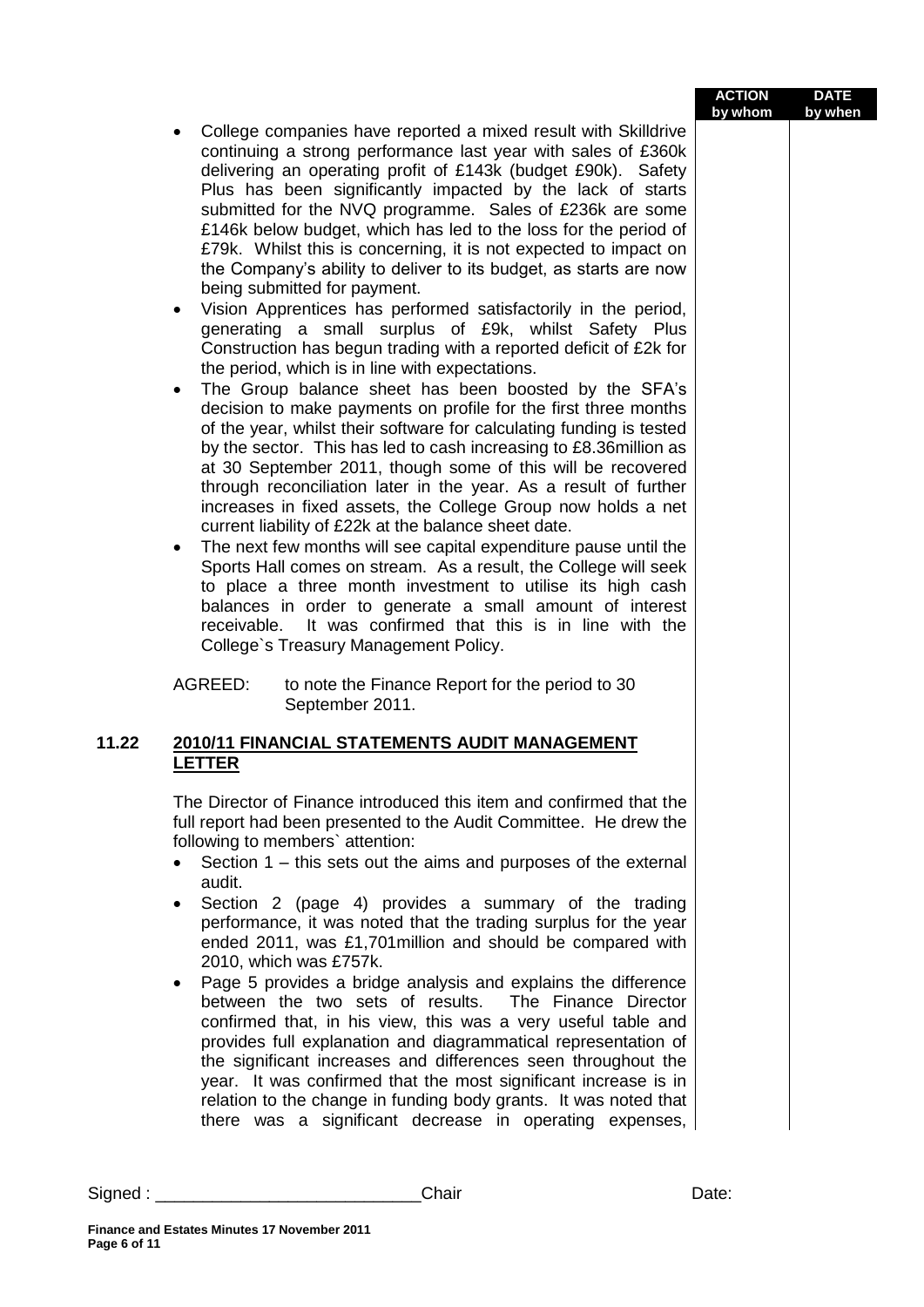| Members were advised that this specifically relates to the fact<br>that the College has stopped paying finders fees, which related<br>to the previous Train to Gain provision.<br>Page $5 -$ this shows adjusted operating surplus.<br>It was<br>٠<br>acknowledged that this is a very favourable position to be in and<br>that the results were incredibly good. Members' attention was<br>specifically drawn to the detail of franchise activity, it being the<br>case that the College's use of partners is significant. The<br>Director of Finance acknowledged that such high reliance on<br>partners is a risk but that this is something that the College is<br>monitoring and managing very carefully.<br>Page 6 – this provides a summary of funding against allocations<br>and targets. It was noted that some of the targets set are grant<br>allocations and some are contract. Members were reminded<br>that the 16-18 apprenticeship provision is the most challenging<br>to deliver.<br>Page 7 - this details subsidiary company performance.<br>٠<br>Page $8$ – this is a balance sheet summary. It was noted that<br>٠<br>cash liquidity has increased and that pension liability has<br>decreased as a result of the change in actuarial individual<br>assumptions made.<br>Page 10 onwards - provides a summary of progress on previous<br>٠<br>years. All in all, it was felt that the audit process had gone<br>smoothly and that external auditors were able to provide a clean<br>audit opinion. One unadjusted audit was noted, but members<br>were assured that this was not material. The Director of<br>Finance indicated that the College has recently been subject to<br>a funding ILR Audit and that the Management Letter in relation<br>to this review has been received and has been sent to KPMG,<br>which should conclude the audit evidence required for them.<br>Page 13 - this summarises the follow up work done on previous<br>years recommendations. It was acknowledged that there is<br>additional work to be done in relation to monitoring of franchise<br>partners, particularly in relation to their financial viability. It was<br>confirmed that the College is introducing changes in its system<br>to allow further improvement in monitoring.<br>It was confirmed that the redundancy policy identified is<br>currently being reviewed.<br>Sector updates were provided as part of the report<br>٠<br>Also noted was the detail regarding the changes in the pension<br>٠<br>provision and calculations.<br>All agreed that the report presented was very useful and a sound<br>assurance for the College's operations.<br>AGREED:<br>to note the content of the 2010/11 Financial<br>Statements Audit Management Letter. |  | <b>ACTION</b><br>by whom | <b>DATE</b><br>by when |
|-------------------------------------------------------------------------------------------------------------------------------------------------------------------------------------------------------------------------------------------------------------------------------------------------------------------------------------------------------------------------------------------------------------------------------------------------------------------------------------------------------------------------------------------------------------------------------------------------------------------------------------------------------------------------------------------------------------------------------------------------------------------------------------------------------------------------------------------------------------------------------------------------------------------------------------------------------------------------------------------------------------------------------------------------------------------------------------------------------------------------------------------------------------------------------------------------------------------------------------------------------------------------------------------------------------------------------------------------------------------------------------------------------------------------------------------------------------------------------------------------------------------------------------------------------------------------------------------------------------------------------------------------------------------------------------------------------------------------------------------------------------------------------------------------------------------------------------------------------------------------------------------------------------------------------------------------------------------------------------------------------------------------------------------------------------------------------------------------------------------------------------------------------------------------------------------------------------------------------------------------------------------------------------------------------------------------------------------------------------------------------------------------------------------------------------------------------------------------------------------------------------------------------------------------------------------------------------------------------------------------------------------------------------------------------------------------------------------------------------------------------------------------------|--|--------------------------|------------------------|
|                                                                                                                                                                                                                                                                                                                                                                                                                                                                                                                                                                                                                                                                                                                                                                                                                                                                                                                                                                                                                                                                                                                                                                                                                                                                                                                                                                                                                                                                                                                                                                                                                                                                                                                                                                                                                                                                                                                                                                                                                                                                                                                                                                                                                                                                                                                                                                                                                                                                                                                                                                                                                                                                                                                                                                               |  |                          |                        |
|                                                                                                                                                                                                                                                                                                                                                                                                                                                                                                                                                                                                                                                                                                                                                                                                                                                                                                                                                                                                                                                                                                                                                                                                                                                                                                                                                                                                                                                                                                                                                                                                                                                                                                                                                                                                                                                                                                                                                                                                                                                                                                                                                                                                                                                                                                                                                                                                                                                                                                                                                                                                                                                                                                                                                                               |  |                          |                        |
|                                                                                                                                                                                                                                                                                                                                                                                                                                                                                                                                                                                                                                                                                                                                                                                                                                                                                                                                                                                                                                                                                                                                                                                                                                                                                                                                                                                                                                                                                                                                                                                                                                                                                                                                                                                                                                                                                                                                                                                                                                                                                                                                                                                                                                                                                                                                                                                                                                                                                                                                                                                                                                                                                                                                                                               |  |                          |                        |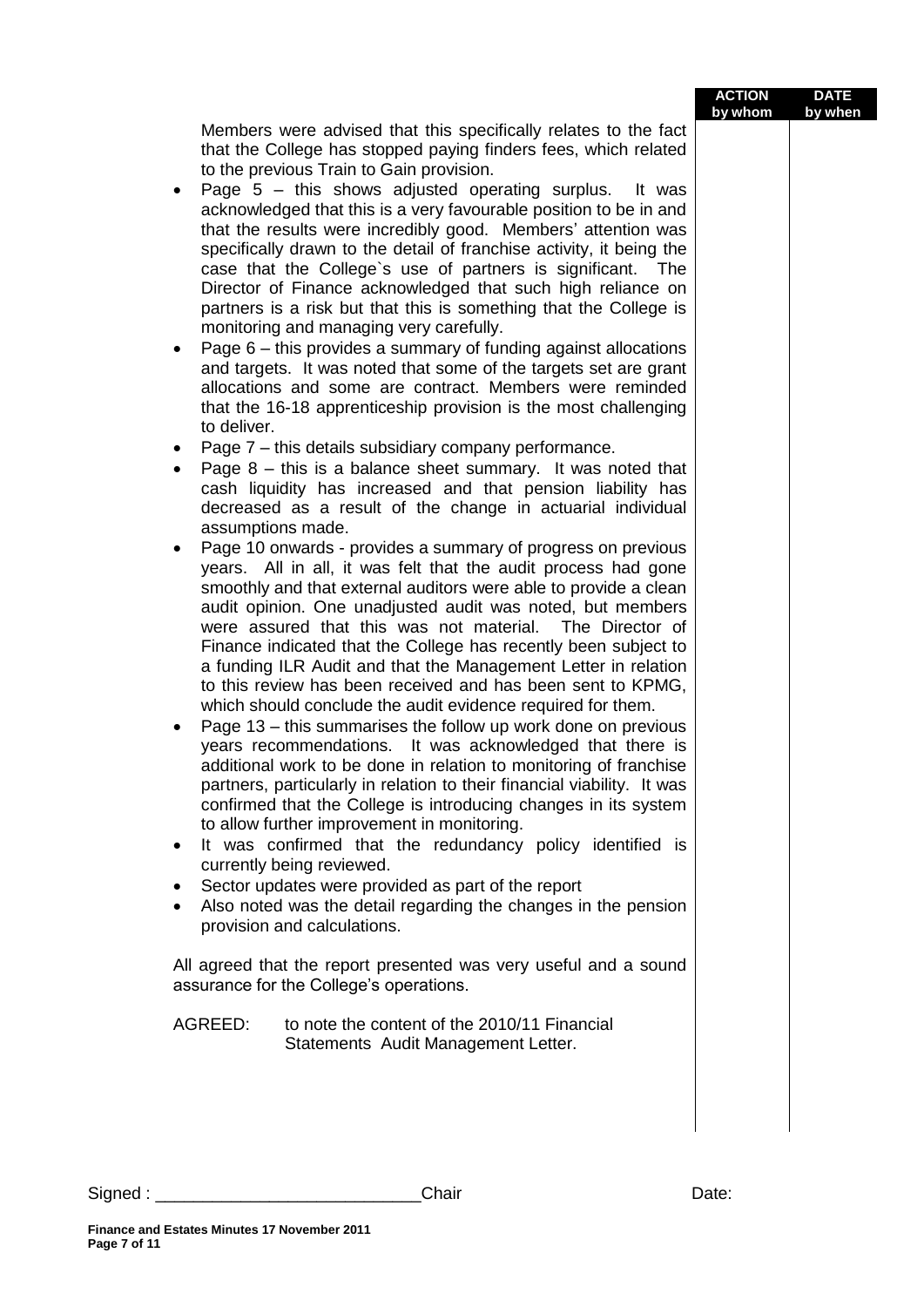| <u>:IAL</u>                                                                                                                                    | <b>ACTION</b><br>by whom | <b>DATE</b><br>by when |
|------------------------------------------------------------------------------------------------------------------------------------------------|--------------------------|------------------------|
| gain confirmed<br>for review. He<br>recommended<br>andard format.<br>owing:<br>l accounts. He<br>or adjustments<br>issues and<br>were expected |                          |                        |
| tion because of<br>ent, this is fully<br>port.                                                                                                 |                          |                        |
| report and the<br>its approval to                                                                                                              |                          |                        |
| ers report and                                                                                                                                 |                          |                        |
| al version of the<br>าts.                                                                                                                      |                          |                        |
| <u>TO JULY</u>                                                                                                                                 |                          |                        |
| frew members                                                                                                                                   |                          |                        |

### 11.23 **2010/11 DRAFT MEMBERS REPORT AND FINANC STATEMENTS**

The Director of Finance introduced this item and a that it had been presented to the Audit Committee confirmed that the document follows a statement of practice in the sector and provides advice in a standard format. Members` attention was particularly drawn to the follo

- Page 20 onwards provides details of the actual explained that there would need to be some minor made particularly in relation to rounding typographical errors, but that no major changes to finalise.
- The College has had to restate its 2009/10 position a change in the fixed assets accounting treatme explained and evidenced within the Members Rep

Members were entirely happy with the content of the explanations given and were happy to recommend the Corporation.

### AGREED to:

- a) note the content of the 2010/11 Draft Member Financial Statements, and
- b) recommend that the Corporation approve the final 2010/11 Members Report and Financial Statemen

## **11.24 RECONCILIATION OF FINANCIAL STATEMENTS FINANCE REPORT**

The Director of Finance introduced this item and d attention to the table on page 2, which gives a full explanation of the original budget when compared with the stated position in the financial statements. Members` attention was drawn to the detail of the notes to support the accounts, which explain some of the reasons for the variations. Of particular interest was the fact that pay costs incurred were substantially less than those forecast at the beginning of the year, it was explained that this is because the original budget was based on a high level of pay costs for Vision Apprentices work. This work did not materialise and therefore the budget was adjusted at the mid year point when it became apparent that the level of activity originally planned would not take place. Members were advised that there ware some differences between the Management Accounts and the Financial Statements, and that these are due to differing accountancy treatments, these are all in line with discussions with Auditors.

Members` attention was drawn to the significant acceleration of adult apprenticeship activity post April 2011 and that this accounts for the variances seen post mid year reforecast.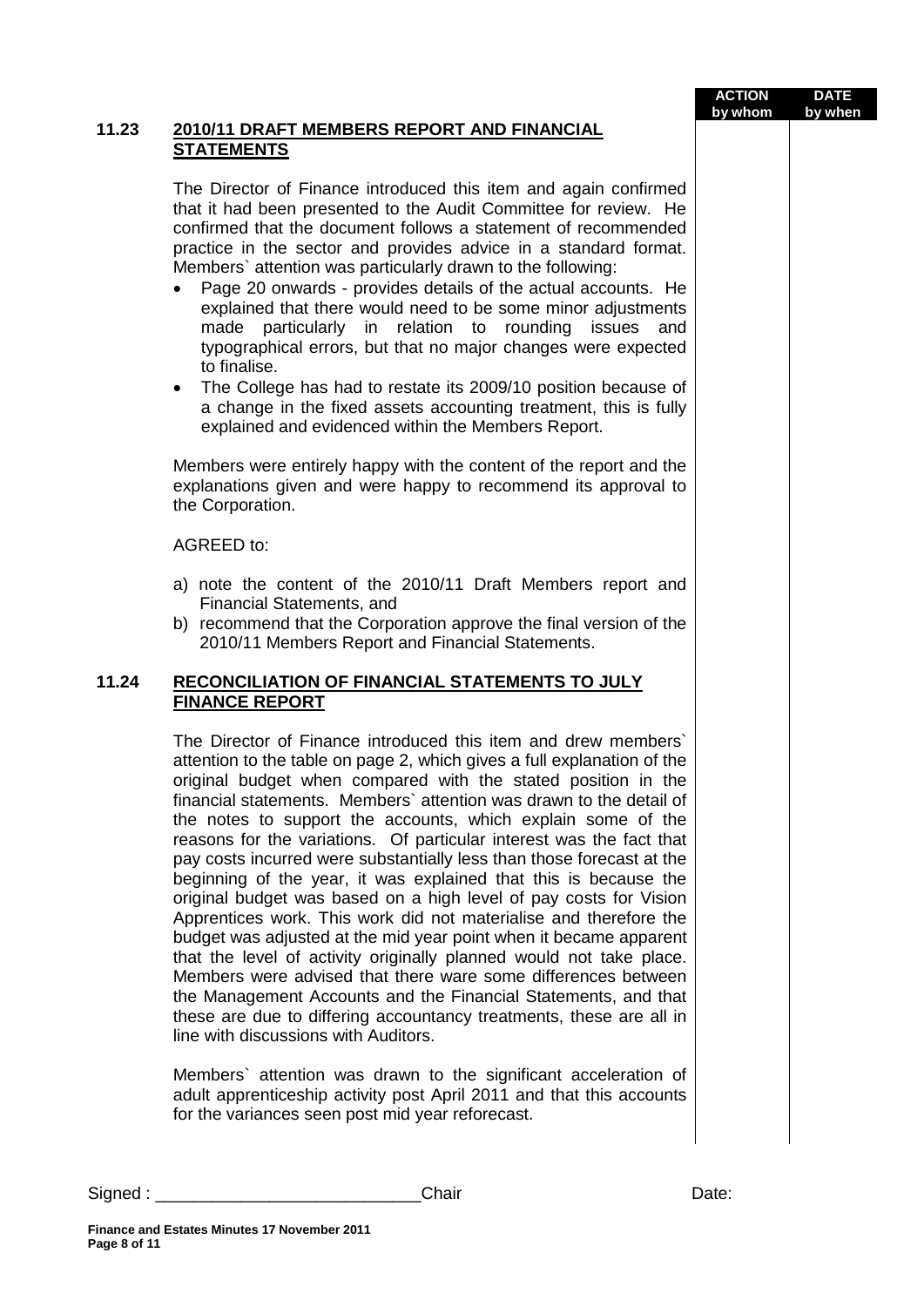|       |                           |                                                                                                                                                                                                                                                                                                                                                                                                                                                                                                                                                                                                                                                                                         | <b>ACTION</b><br>by whom   | <b>DATE</b><br>by when |
|-------|---------------------------|-----------------------------------------------------------------------------------------------------------------------------------------------------------------------------------------------------------------------------------------------------------------------------------------------------------------------------------------------------------------------------------------------------------------------------------------------------------------------------------------------------------------------------------------------------------------------------------------------------------------------------------------------------------------------------------------|----------------------------|------------------------|
|       | AGREED:                   | to note the detail of the reconciliation of the financial<br>statements to the July 2011 Finance Report.                                                                                                                                                                                                                                                                                                                                                                                                                                                                                                                                                                                |                            |                        |
| 11.25 |                           | <b>PROCUREMENT REPORT</b>                                                                                                                                                                                                                                                                                                                                                                                                                                                                                                                                                                                                                                                               |                            |                        |
|       |                           | a) Performance against Targets                                                                                                                                                                                                                                                                                                                                                                                                                                                                                                                                                                                                                                                          |                            |                        |
|       |                           | The Director of Finance introduced this item and drew members<br>attention to the performance against three year strategy targets. He<br>reminded members that 2010/11 was the final year of the three year<br>strategy and therefore at the next meeting a new three year<br>strategy would be put forward for approval.                                                                                                                                                                                                                                                                                                                                                               | <b>Director</b><br>Finance | 1 March<br>2012        |
|       | an excellent achievement. | Members' attention was drawn to paragraph 12 which details the<br>results achieved for the period, it was acknowledged that<br>efficiencies are now getting much harder to achieve, it being the<br>case that the team have picked 'all of the low hanging fruit'.<br>Members were advised that the College is working to a rolling<br>programme of improvements, the graph at paragraph 14 was noted.<br>Members all commended the £6.5 million savings achieved. The<br>Director of Finance confirmed that whilst further efficiencies were<br>getting tougher to identify there were still areas for improvement<br>that the College could address. Members all agreed that this was |                            |                        |
|       | b) First Quarter Results  |                                                                                                                                                                                                                                                                                                                                                                                                                                                                                                                                                                                                                                                                                         |                            |                        |
|       |                           | This item to be reported against the new three year strategy<br>presented for approval at the next meeting.                                                                                                                                                                                                                                                                                                                                                                                                                                                                                                                                                                             |                            |                        |
|       | AGREED:                   | to note the content of the Procurement Report.                                                                                                                                                                                                                                                                                                                                                                                                                                                                                                                                                                                                                                          |                            |                        |
| 11.26 |                           | STUDENT S' UNION ANNUAL AUDITED ACCOUNTS 2010/11                                                                                                                                                                                                                                                                                                                                                                                                                                                                                                                                                                                                                                        |                            |                        |
|       |                           | The Director of Finance introduced this item and indicated that<br>whilst the Students' Union was not a separate legal entity, it was<br>good practice to report activity for the year end. He explained that<br>the College allocates a budget to the Students' Union and that they<br>are expected to operate within the parameters of this allocation and<br>income derived from their own activities. He confirmed that the<br>accounts presented had been audited and that it had always been<br>the case that the College viewed the subsidy that it provides to the<br>Students' Union as an investment, and in line with all investments,<br>it is good to monitor the return.  |                            |                        |
|       | AGREED:                   | to approve the Student Union Annual Audited                                                                                                                                                                                                                                                                                                                                                                                                                                                                                                                                                                                                                                             |                            |                        |
|       |                           | Accounts 2010/11.                                                                                                                                                                                                                                                                                                                                                                                                                                                                                                                                                                                                                                                                       |                            |                        |
|       |                           |                                                                                                                                                                                                                                                                                                                                                                                                                                                                                                                                                                                                                                                                                         |                            |                        |
|       |                           |                                                                                                                                                                                                                                                                                                                                                                                                                                                                                                                                                                                                                                                                                         |                            |                        |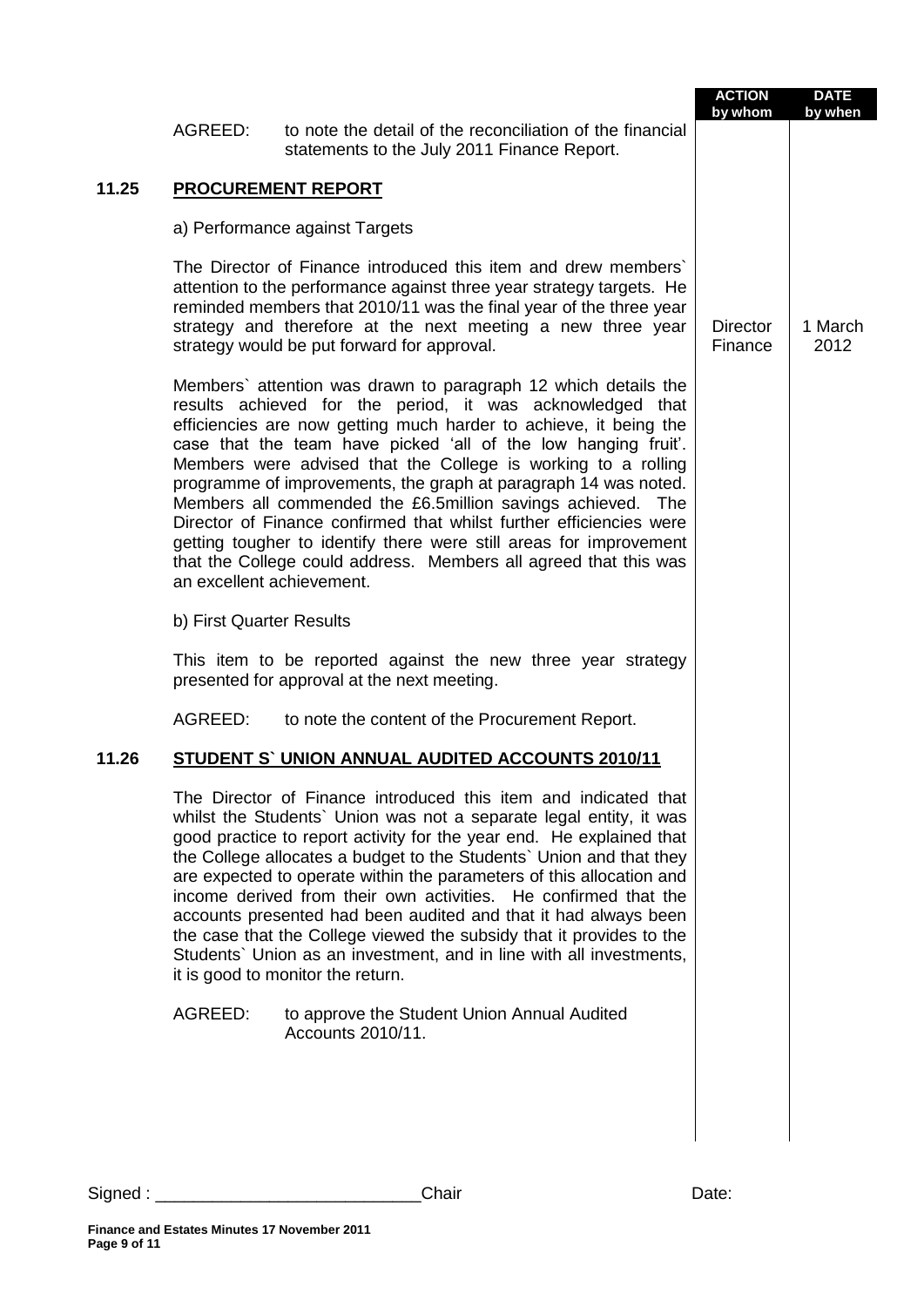#### **ACTION by whom DATE by when**

## **11.27 EMPLOYER RESPONSIVE & 16-18 WORK BASED LEARNING**

The Director of Finance introduced this item and drew members` attention to the content of the written reports. The following was specifically noted:

- Paragraph 7 this details the overall performance for the 2010/11 academic year. Key issue for information is the change in balance of performance between the various areas.
- Paragraph 9 provides first quarter results for 2011/12. It was noted that the provision is performing better than recorded at the same point in previous years. The Director of Finance explained that, if the provision follows the same trajectory, members can take comfort in the in the fact that targets will be achieved, albeit that the provision currently stands as under performing.
- College management expect difficulties and challenges in relation to the target for 16-18 apprentices.
- College management are very confident regarding attainment of targets for adult and NVQ levels but 16-18 apprenticeships remains a concern, challenge and focus.

It was explained that moving forward the College has to take a much stricter view regarding the quality of applicants and apprentices and that this will mean a likely reduction in the number of starts accepted.

Members` attention was drawn to the partner activity table with yellow highlights noted as new partners. The Director of Finance confirmed that all new partners go through a new provider assessment process which is rigorous. As in previous years, he indicated that at this point of time there is a tendency to over contract with partners, and that this is reviewed on a quarterly basis and adjusted wherever required. Members acknowledged that there is a very long list of partners, it was explained that the strategy for the College moving forward is to work with a fewer number of partners and that each partner who is contracted with will have a greater level of activity. He explained that the current list is costly and a significant administrative burden to monitor, the intention is to steamline partnerships arrangements to bring about efficiencies and easier monitoring obligations. The Director of Finance confirmed that Eversheds have just reviewed the partnership contracts and that all recommendations have been incorporated within the new contract terms.

Members reviewed the partner schedule and were happy to recommend its approval to the Board.

AGREED to:

- a) note the content of the Employer Responsive and 16-8 work based learning report, and
- b) recommend that the Corporation approve the Partner Contracts identified.

Signed : \_\_\_\_\_\_\_\_\_\_\_\_\_\_\_\_\_\_\_\_\_\_\_\_\_\_\_\_Chair Date: